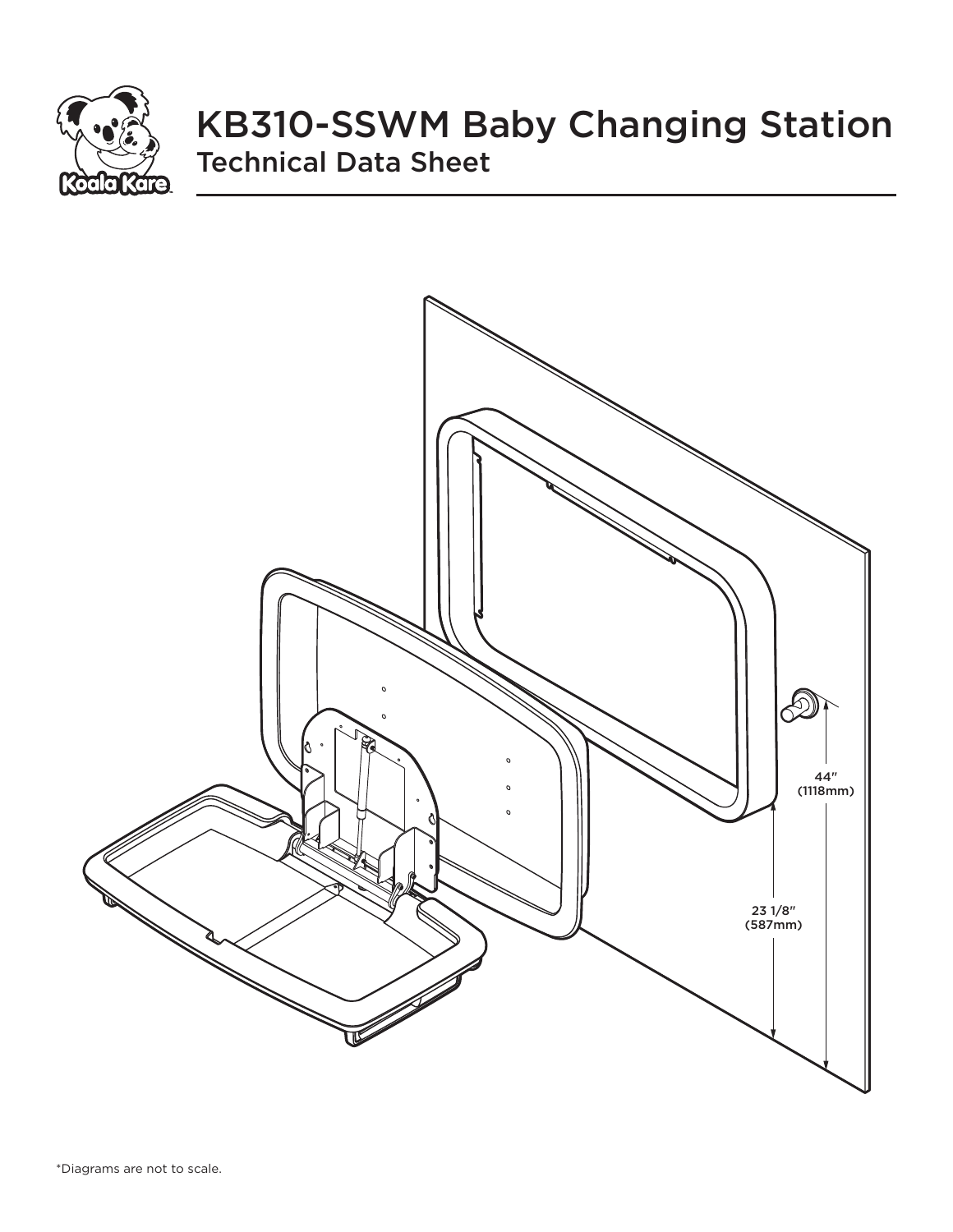

## KB310-SSWM Baby Changing Station Closed Position

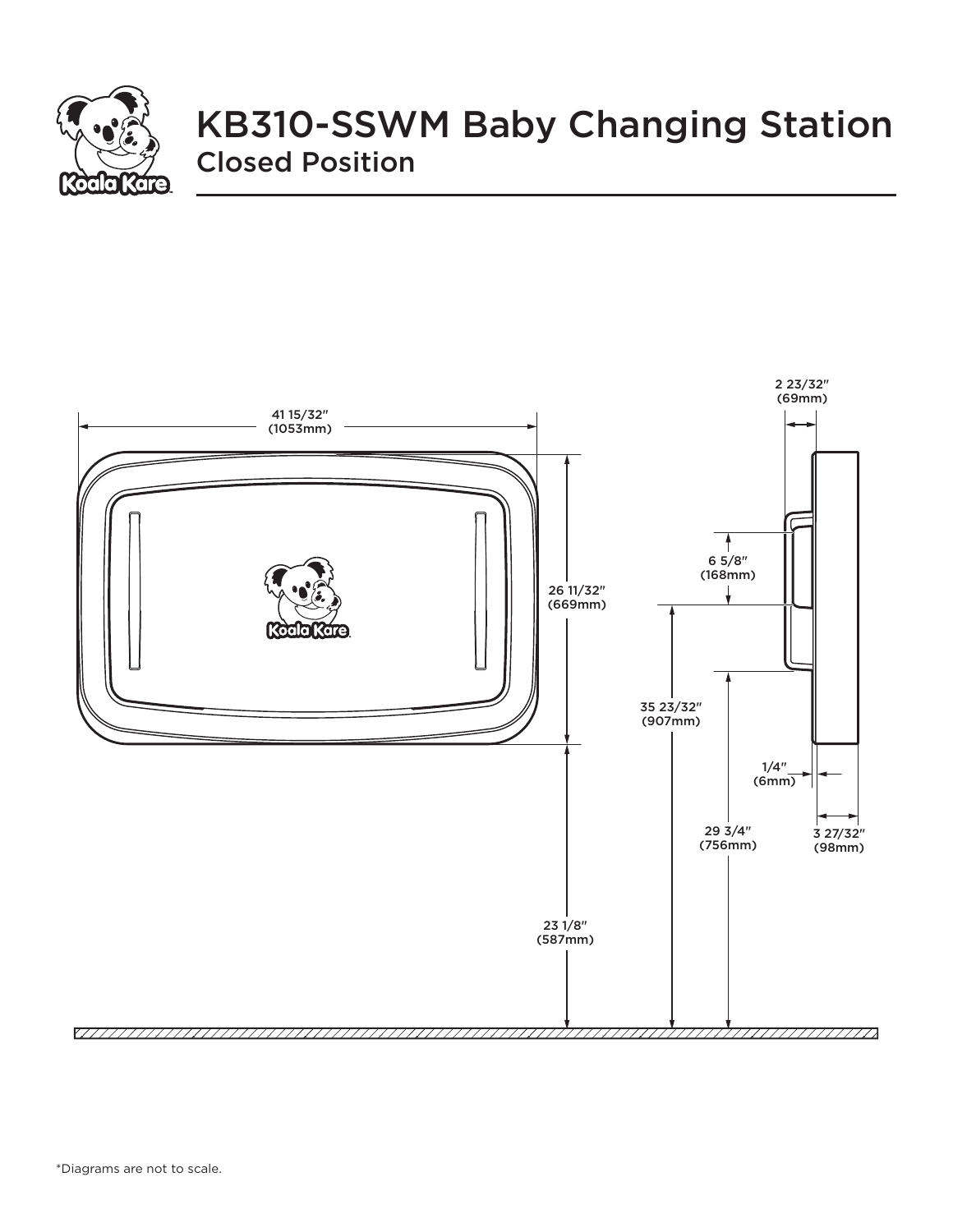

## KB310-SSWM Baby Changing Station Open Position